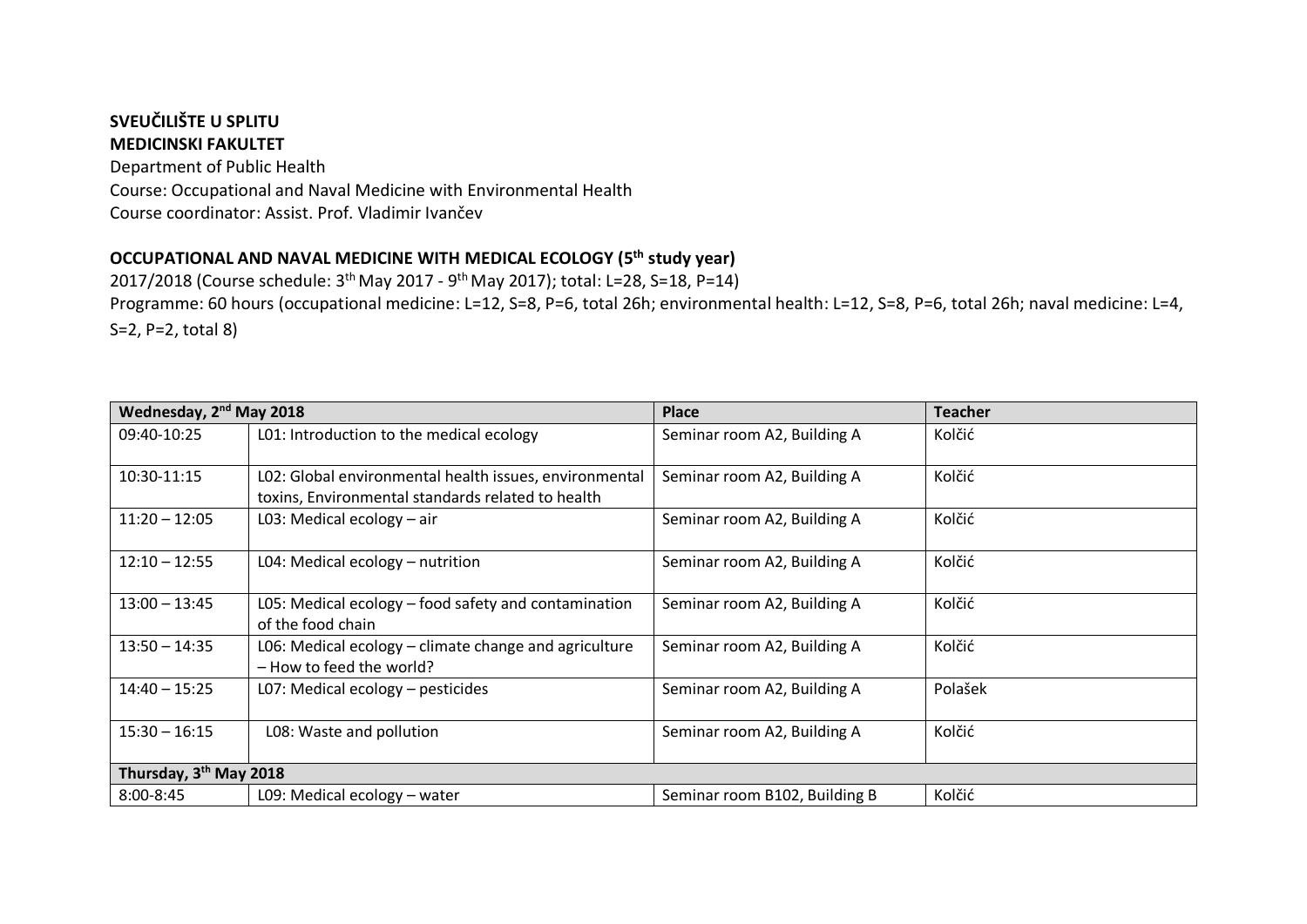| 8:50-9:35                         | L10: Medical ecology - water disinfection and sanitary<br>analysis, waste water           | Seminar room B102, Building B | Kolčić  |
|-----------------------------------|-------------------------------------------------------------------------------------------|-------------------------------|---------|
| 9:40-10:25                        | L11: Water quality and sufficiency in Croatia and other<br>countries in Europe and beyond | Seminar room B102, Building B | Kolčić  |
| 11:00-13:25                       | P: Visit to the Veterinarski Zavod Split (Veterinary<br>Institute Split, Poljička 23)     | White coats mandatory         | Kolčić  |
| Friday, 4 <sup>th</sup> May 2018  |                                                                                           |                               |         |
| $13:50 - 14:35$                   | L12: Medical ecology - living conditions in a settlement                                  | Seminar room B104, Building B | Kolčić  |
| $14:40 - 15:25$                   | Practical - case studies                                                                  | Seminar room B104, Building B | Kolčić  |
| Tuesday, 8 <sup>th</sup> May 2018 |                                                                                           |                               |         |
| $8:00 - 11:15$                    | S01-04: Medical ecology - seminar presentations held<br>by students                       | Seminar room A3, Building A   | Kolčić  |
| 11:20-15:25                       | S05-08: Medical ecology - seminar presentations held<br>by students                       | Seminar room A3, Building A   | Kolčić  |
| Wednesday, 9th May 2018           |                                                                                           |                               |         |
| 8.15-10:25                        | E (1, 2, 3, 4, 5, 6) 07-08: Occupational medicine                                         | Seminar room A1, Building A   | Ivančev |
| 10:30-12:05                       | Pause                                                                                     | Seminar room A1, Building A   |         |
| 12:10-45                          | E (1, 2, 3, 4, 5, 6) 09-10: Occupational medicine                                         | Seminar room A1, Building A   | Ivančev |
| Thursday, 10th May 2018           |                                                                                           |                               |         |
| 08:00-08:45                       | L13: Introductory considerations, sketches from the<br>history of medicine                | Seminar room A3, Building A   | Ivančev |
| 08:50-09:35                       | L14: Professional harm and damage to health,<br>preventive examinations                   | Seminar room A3, Building A   | Ivančev |
| $09:40 - 10:25$                   | L15: The foundations of psychology of work,<br>professional orientation and selection     | Seminar room A3, Building A   | Ivančev |
| $10:30 - 11:15$                   | L16: Professional hearing damage, vibrational disease,<br>ultra and infrared sound        | Seminar room A3, Building A   | Ivančev |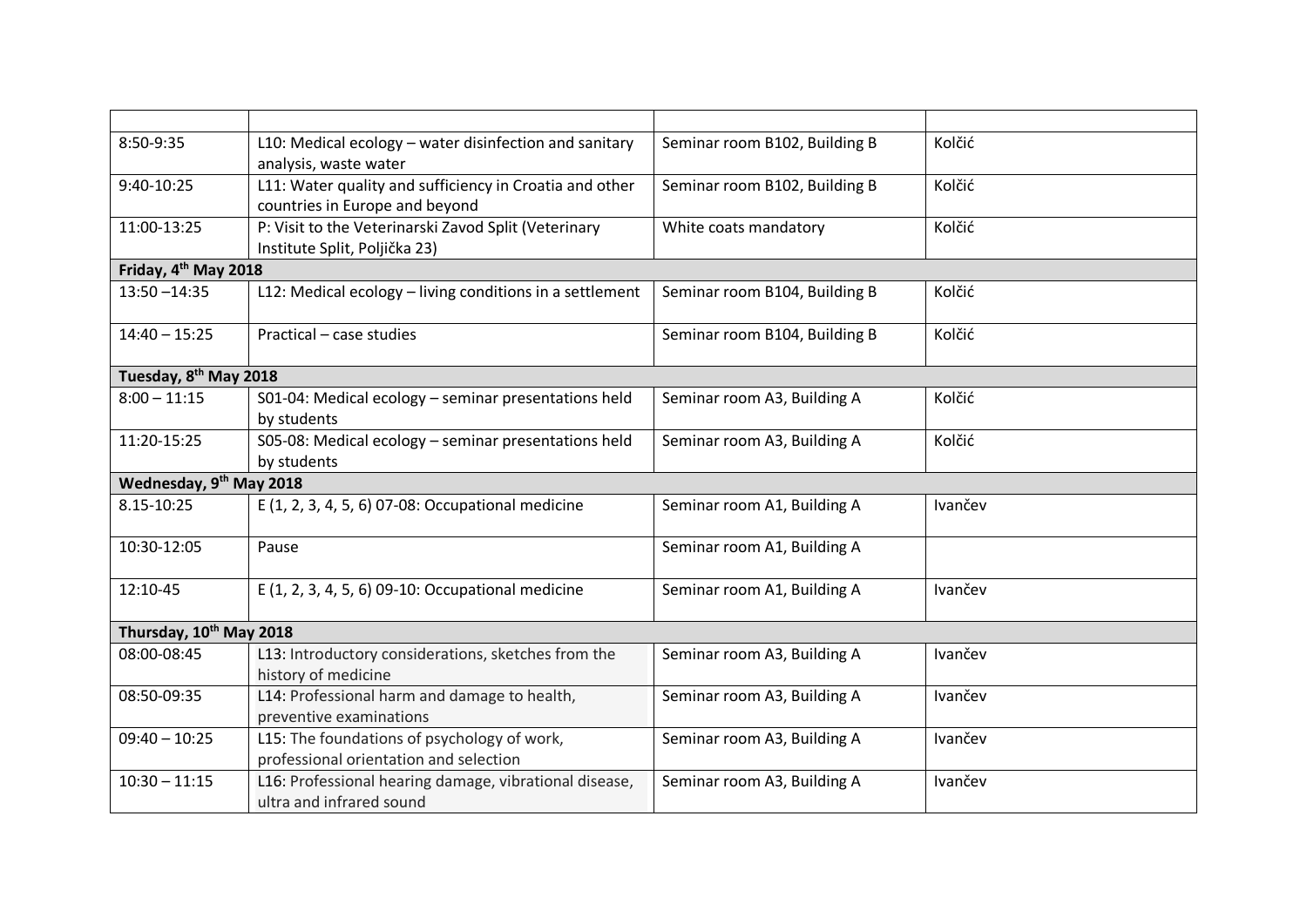| $11:20 - 12:00$                   | Pause                                                                                                                         | Seminar room A3, Building A |         |  |
|-----------------------------------|-------------------------------------------------------------------------------------------------------------------------------|-----------------------------|---------|--|
| $12:00 - 12:45$                   | L17: Pathology of selected metals                                                                                             | Seminar room A3, Building A | Ivančev |  |
| $12:50 - 13:35$                   | L18: Environmental Radiation, Acute Radiation Disease                                                                         | Seminar room A3, Building A | Ivančev |  |
| $13:40 - 14:25$                   | L19: Aerocontamination of the working environment                                                                             | Seminar room A3, Building A | Ivančev |  |
| $14:30 - 15:15$                   | L20: Microclimate of the working environment                                                                                  | Seminar room A3, Building A | Ivančev |  |
| $15:20 - 15:55$                   | L21: Professional respiratory diseases                                                                                        | Seminar room A3, Building A | Ivančev |  |
| Friday, 11 <sup>th</sup> May 2018 |                                                                                                                               |                             |         |  |
| 08:00-08:45                       | L22: Professional skin diseases                                                                                               | Seminar room A3, Building A | Ivančev |  |
| 08:50-09:35                       | L23: Professional Cancer                                                                                                      | Seminar room A3, Building A | Ivančev |  |
| $09:40 - 10:25$                   | L24: Problems of occupational medicine in the<br>individual branches of human activity                                        | Seminar room A3, Building A | Ivančev |  |
| $10:30 - 11:15$                   | L25: An Introduction to Maritime Issues, History of<br>Maritime Medicine, Diving Medicine                                     | Seminar room A3, Building A | Ivančev |  |
| $11:20 - 12:00$                   | Pause                                                                                                                         | Seminar room A3, Building A |         |  |
| $12:00 - 12:45$                   | L26: Conditions on board, emergency situations in<br>navigation, shipwreck, women and children in<br>navigation, death at sea | Seminar room A3, Building A | Ivančev |  |
| $12:50 - 13:35$                   | L27: The most common and most important health<br>problem for divers                                                          | Seminar room A3, Building A | Ivančev |  |
| $13:40 - 14:25$                   | L28: Principles of hyperbaric oxygenation, indications<br>and contraindications                                               | Seminar room A3, Building A | Ivančev |  |
| Monday, 14th May 2018             |                                                                                                                               |                             |         |  |
| 08:00-10:25                       | E (1,2,3,4,5,6) 11-12: Dalmacijacement (2 hours)                                                                              | Seminar room A3, Building A | Ivančev |  |
|                                   |                                                                                                                               |                             |         |  |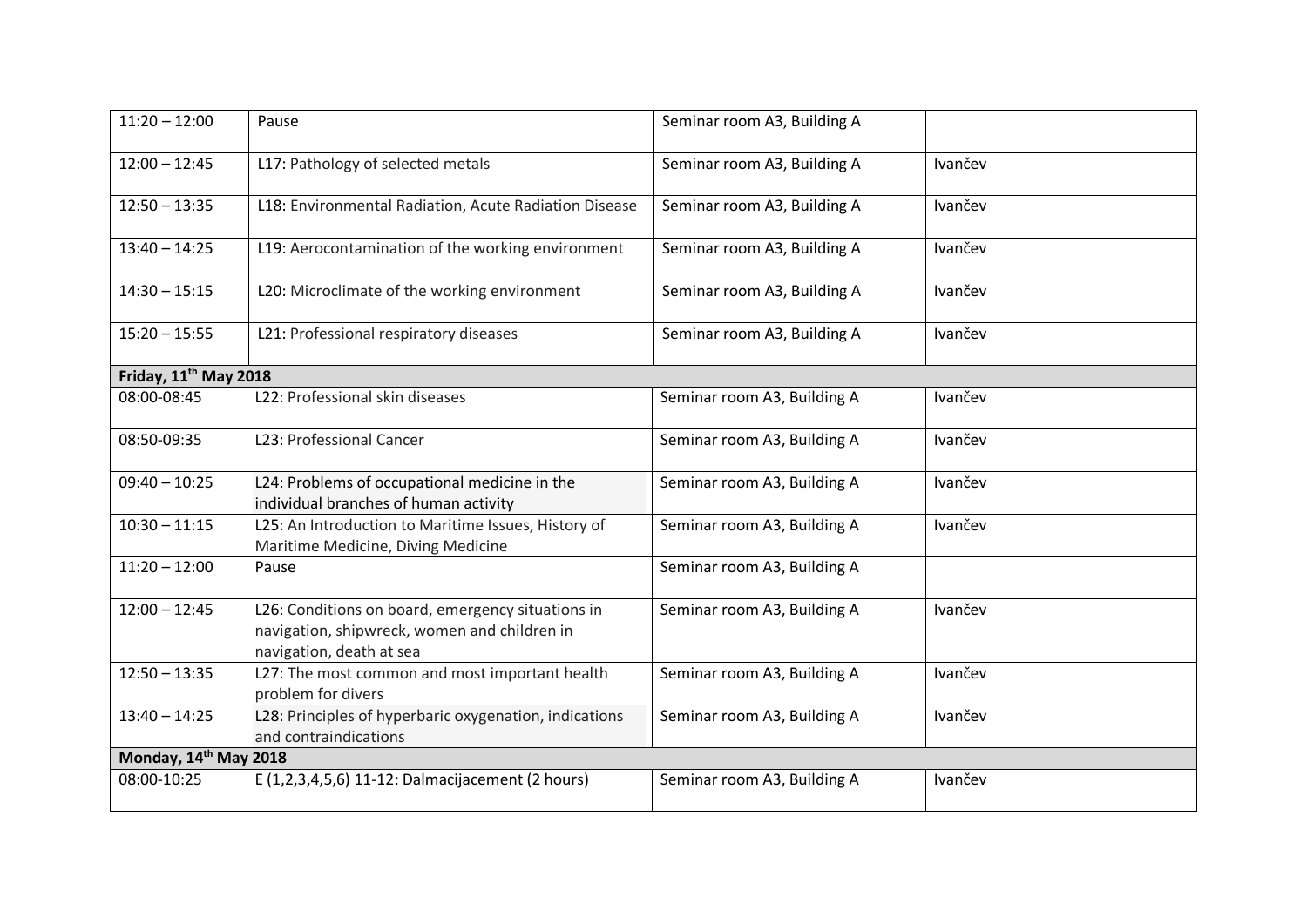| 10:30-13:00 | Pause                                                     | Seminar room A3, Building A | Ivančev |
|-------------|-----------------------------------------------------------|-----------------------------|---------|
|             |                                                           |                             |         |
| 13:00-14:35 | E $(1,2,3,4,5,6)$ 13-14: Exercises in hyperbaric complex: | Seminar room A3, Building A | Ivančev |
|             | diving equipment and barokomor (2 hours)                  |                             |         |
| 14:40-17:55 | S09-12: Occupational medicine - student presentation      | Seminar room A3, Building A | Ivančev |
|             | (4 hours)                                                 |                             |         |
| 18:00-21:15 | S15-18: Occupational medicine - student presentation      | Seminar room A3, Building A | Ivančev |
|             | (4 hours)                                                 |                             |         |

## **Dear students,**

**Please pay attention to the fact that all the teachers are AVAILABLE FOR CONSULTATION DURING THE ENTIRE COURSE. Take the opportunity to discuss any issues with the teachers.**

**ENVIRONMENTAL HEALTH: Lecture hand-outs, full-length research papers**

**Useful sources of information:**

**[http://www.who.int/topics/environmental\\_health/en/](http://www.who.int/topics/environmental_health/en/) [http://apps.who.int/iris/bitstream/10665/204585/1/9789241565196\\_eng.pdf?ua=1](http://apps.who.int/iris/bitstream/10665/204585/1/9789241565196_eng.pdf?ua=1) <http://water.worldbank.org/shw-resource-guide/infrastructure/menu-technical-options/wastewater-treatment> [http://www.who.int/topics/drinking\\_water/en/](http://www.who.int/topics/drinking_water/en/) [http://www.who.int/water\\_sanitation\\_health/dwq/guidelines/en/](http://www.who.int/water_sanitation_health/dwq/guidelines/en/) <http://www.who.int/campaigns/world-health-day/2015/en/> [http://www.who.int/foodsafety/areas\\_work/nutrition/en/](http://www.who.int/foodsafety/areas_work/nutrition/en/) [http://www.who.int/foodsafety/areas\\_work/chemical-risks/en/](http://www.who.int/foodsafety/areas_work/chemical-risks/en/) [http://www.who.int/topics/air\\_pollution/en/](http://www.who.int/topics/air_pollution/en/) <http://www.who.int/topics/pesticides/en/> <http://apps.who.int/pesticide-residues-jmpr-database>**